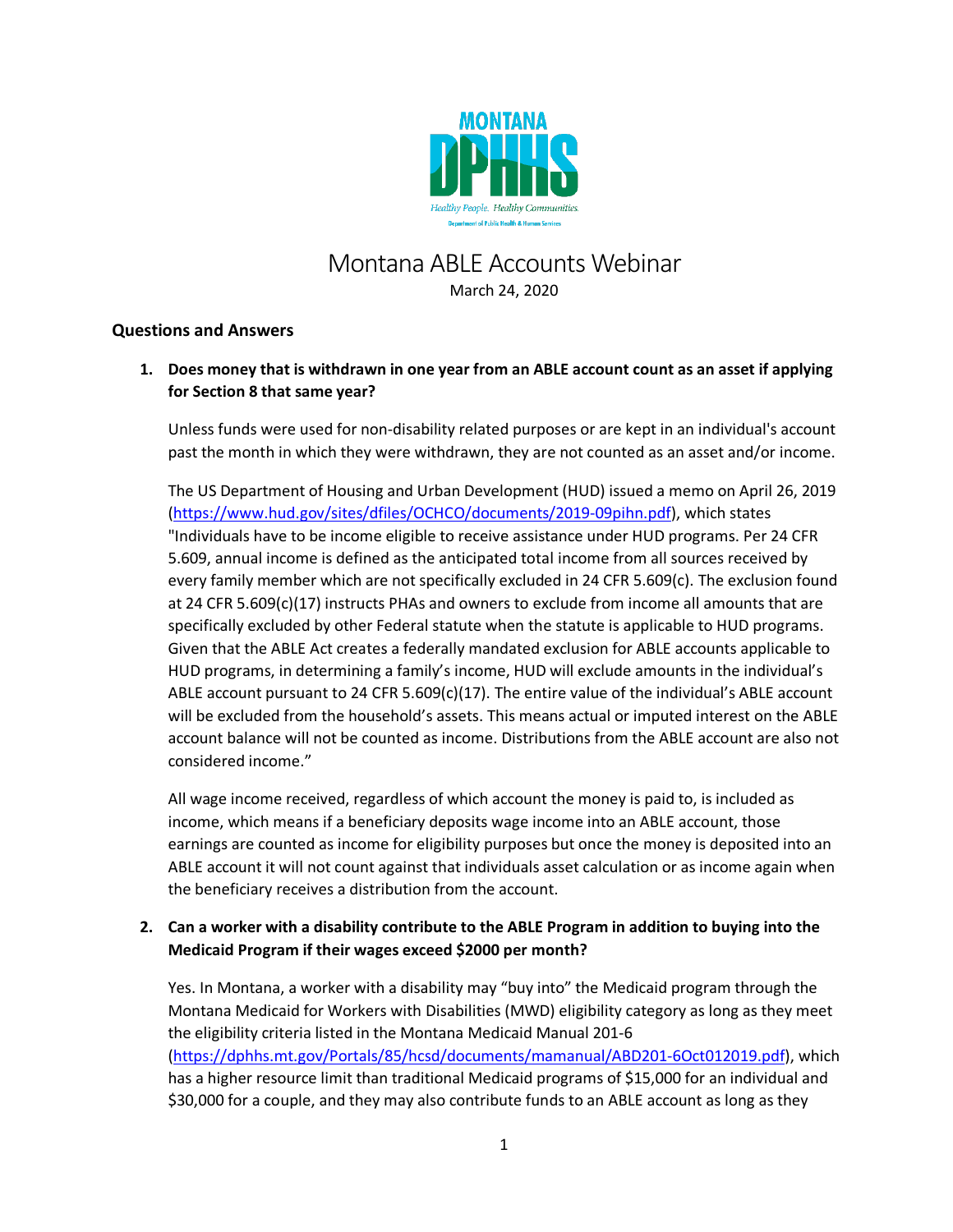meet the eligibility requirements for having an ABLE account. Any funds contributed to an ABLE account will not count towards the \$15,000 individual/\$30,000 couple resource limit for the MWD program.

|                                       | Unit value as of 03/31/2020 |          |          | <b>APY</b>          |                                   |                         | Average annual total<br>returns as of 03/31/2020 |        |                              |                |
|---------------------------------------|-----------------------------|----------|----------|---------------------|-----------------------------------|-------------------------|--------------------------------------------------|--------|------------------------------|----------------|
| Name                                  | Unit value                  | Change   |          | as of<br>03/31/2020 | <b>Month Ending</b><br>03/31/2020 | YTD as of<br>03/31/2020 | 1 year                                           | 3 year | Since inception <sup>1</sup> | Inception date |
| <b>Aggressive Option</b>              | \$10.65                     | $-$0.10$ | $-0.93%$ |                     | $-14.87%$                         | $-21.40%$               | $-12.92%$                                        | 0.57%  | 1.93%                        | 12/15/2016     |
| <b>Moderately Aggressive Option</b>   | \$10.79                     | $-$0.08$ | $-0.74%$ |                     | $-12.35%$                         | $-17.57%$               | $-9.63%$                                         | 1.20%  | 2.34%                        | 12/15/2016     |
| <b>Growth Option</b>                  | \$10.89                     | $-$0.06$ | $-0.55%$ |                     | $-9.93%$                          | $-13.84%$               | $-6.52%$                                         | 1.71%  | 2.62%                        | 12/15/2016     |
| <b>Moderate Option</b>                | \$10.97                     | $-50.04$ | $-0.36%$ |                     | $-7.58%$                          | $-10.08%$               | $-3.52%$                                         | 2.09%  | 2.85%                        | 12/15/2016     |
| <b>Moderately Conservative Option</b> | \$10.85                     | $-$0.03$ | $-0.28%$ |                     | $-5.24%$                          | $-6.71%$                | $-1.54%$                                         | 2.01%  | 2.51%                        | 12/15/2016     |
| <b>Conservative Option</b>            | \$10.69                     | $-$0.01$ | $-0.09%$ |                     | $-1.75%$                          | $-1.84%$                | 1.23%                                            | 1.91%  | 2.05%                        | 12/15/2016     |
| <b>Checking Option</b>                |                             |          |          |                     | 0.00%                             | 0.00%                   | 0.00%                                            | 0.00%  | 0.00%                        | 03/30/2017     |

#### **3. How do investments work? Can you choose what stock shares to buy?**

<sup>1</sup> Since Inception returns for less than one year are not annualized.

The performance data shown represents past performance. Past performance - especially short-term performance - is not a guarantee of future results. Performance information is current as of the most recent timeframe referenced above and is net of the weighted average operating expense ratio of the underlying fund, program management fee and the state administrative fee. Investment returns and principal value will fluctuate, so that investors' units, when sold, may be worth more or less than their original cost. Current performance may be lower or higher than the performance data cited. For performance data current to the most recent quarter-end, view quarter-end returns.

Website[: https://savewithable.com/mt/home/investment-options.html](https://savewithable.com/mt/home/investment-options.html) Individuals cannot choose which items are their investment. They only choose what percentage of the three options are in cash, stocks, and bonds.

#### **4. Can a person choose to close an account and no longer participate in ABLE?**

Yes, an ABLE account can be closed at any time. To close out an ABLE account, contact your ABLE program administrator. Keep in mind, any funds taken out of an ABLE program must be used for qualified disability expenses so if you are withdrawing a sum of money in closing out your ABLE account, it may be subject to income taxation, a 10% federal tax penalty, and may affect eligibility for SSI and other federal benefits if not used for a qualified disability expense.

If the funds are spent on non-qualified disability expenses, then they are subject to taxes on the distribution of any earned investment income. When withdrawn, the funds are no longer protected and would be a countable resource for many benefit programs. This may affect eligibility for SSI and other federal benefits if not used within the month or used for a qualified disability expense.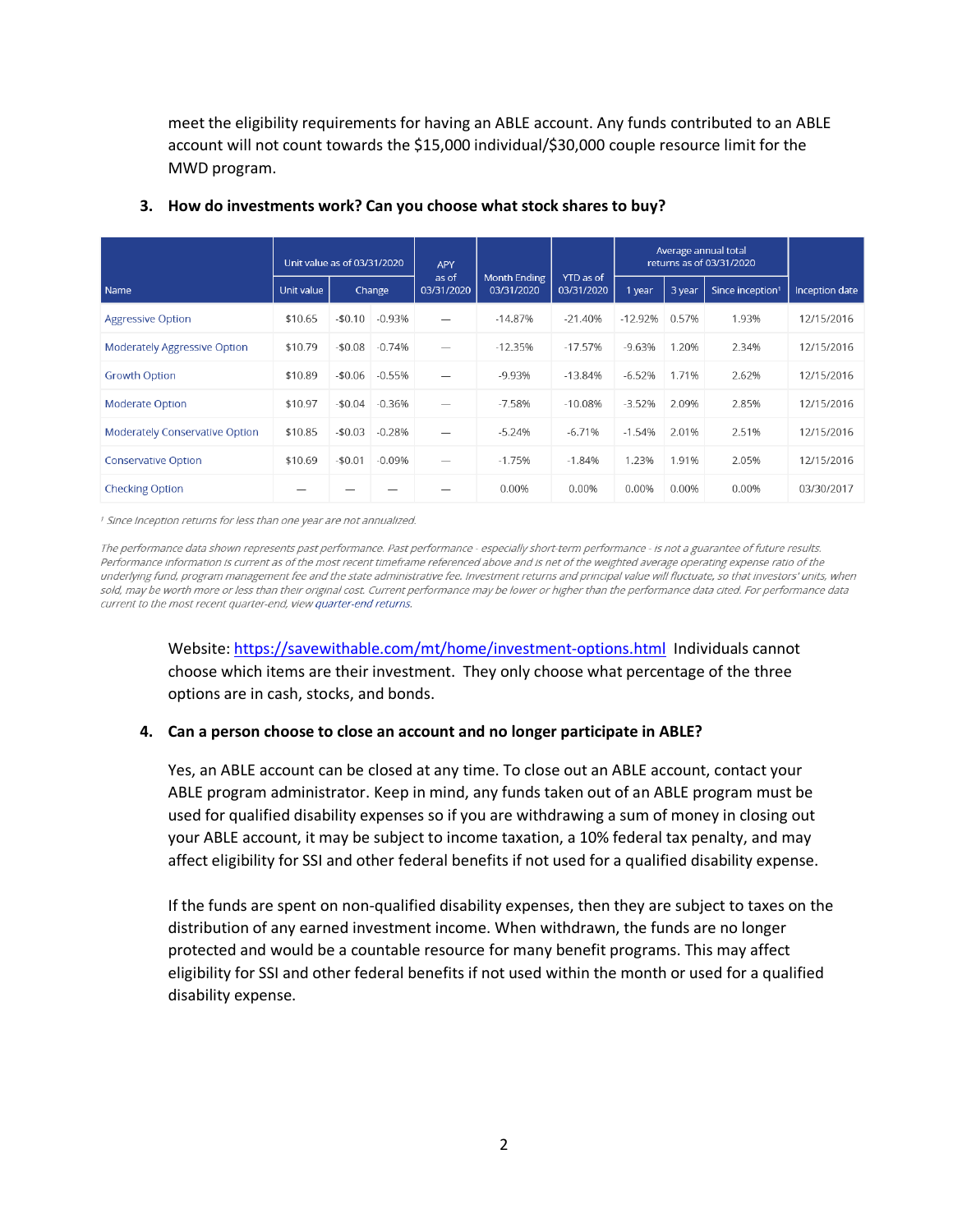## **5. Can an existing ABLE account, upon death of the owner, be rolled over to another qualified individual?**

Yes, if the beneficiary of the new ABLE account is an eligible family member (brother, sister, stepbrother, stepsister, etc.) of the beneficiary who has died, and the transfer occurs before death. Some plans allow for a beneficiary to be named within the ABLE plan. Otherwise remaining ABLE funds are distributed as defined within the person's Last Will and Testament.

Go to page 6 column 2 of the Federal Register/Vol. 80, No. 119/Monday, June 22, 2015/Proposed Rules for more information on the transfer of ABLE to a sibling: [https://www.govinfo.gov/content/pkg/FR-2015-06-22/pdf/2015-15280.pdf.](https://www.govinfo.gov/content/pkg/FR-2015-06-22/pdf/2015-15280.pdf) Keep in mind, the designated beneficiary will be subject to gift and/or generation-skipping transfer tax if the successor designated beneficiary is not a sibling of the designated beneficiary.

For more information regarding direct and indirect Rollovers and potential tax considerations concerning Rollovers, go to page 23 and 26 of the National ABLE Alliance Montana ABLE Member Plan Addendum October 2018[: https://cdn.unite529.com/jcdn/files/UABLE/pdfs/mt](https://cdn.unite529.com/jcdn/files/UABLE/pdfs/mt-programdescription.pdf)[programdescription.pdf](https://cdn.unite529.com/jcdn/files/UABLE/pdfs/mt-programdescription.pdf)

#### **6. What happens to the money in an ABLE account if a person passes away?**

Upon the death of the beneficiary, the state in which the beneficiary lived may file a claim to all or a portion of the funds in the account equal to the amount in which the state spent on the beneficiary through their state Medicaid program. In other words, federal law authorizes state Medicaid agencies to become a creditor and seek reimbursement for Medicaid services a beneficiary received after he or she opened the ABLE account. It is up to the individual state Medicaid agencies whether to seek reimbursement from ABLE accounts.

This is commonly known as the Medicaid Payback provision and the claim could recoup Medicaid related expenses from the time the ABLE account was opened. Please note that if you are not receiving Medicaid services during the period of time in which you have an ABLE account, you would not be subject to the payback rule. Some states have waived Medicaid payback subject to federal and state probate laws.

Even if they do pursue claims, all outstanding qualified disability expenses, including funeral and burial expenses, will be given priority over the Medicaid claims. The remainder of assets in an ABLE account go to the beneficiary's estate. Remaining funds in a deceased individual's ABLE account belong to account holder's estate. They are no longer required to be used for qualified disability expenses and can be distributed according to the governing laws of the deceased's estate.

From the National ABLE Resource Center: Medicaid Repayment Provision

To learn more, go to page 3, example 3 in Treatment of ABLE Accounts in HUD-Assisted Programs:<https://www.hud.gov/sites/dfiles/OCHCO/documents/2019-09pihn.pdf>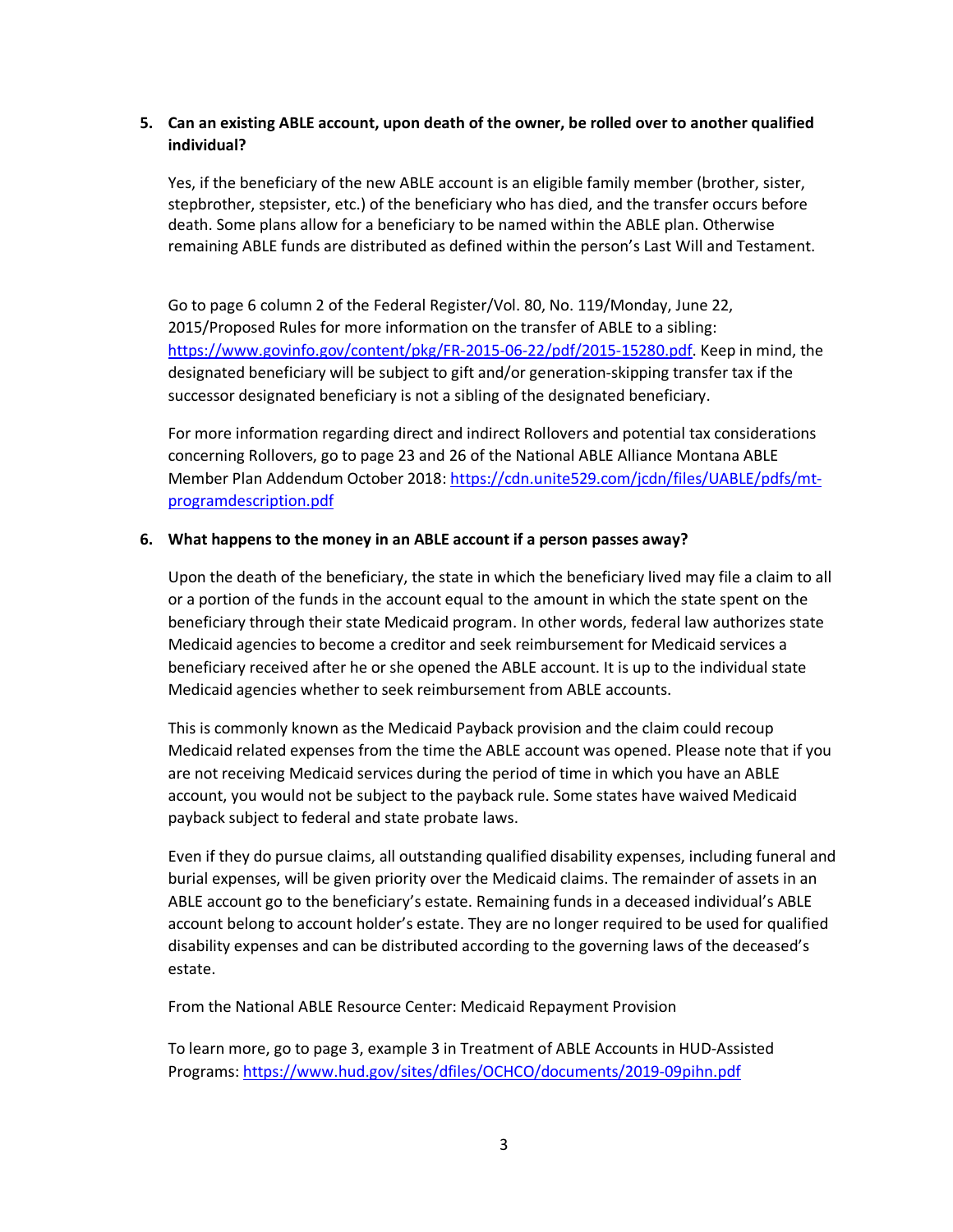## **7. If there is a payback clause for the ABLE account that you choose, is all of the money in the ABLE account subject to this or just the money that the beneficiary has deposited?**

It's all the money that is in the able account regardless of who the contributor was. It might be beneficial to think about what other options are available that would not have a clawback feature. Whether it is Montana or another state, it is important to be aware of the clawback feature within the state you own the account.

## **8. What are your thoughts about the reasons to have an ABLE account vs. having a First Party Special Needs Trust, keeping in mind that the funds from the latter cannot be used for housing expenses?**

Answer by Travis Hoffman: The advantage of an ABLE account is it does not affect your benefits and anybody can contribute to it. For an ABLE account you only need \$25 to open it and you can contribute to it. Whereas the fees that go along with a special needs trust are quite a bit higher than an ABLE account.

Answer by Theresa Baldry: A first party trust means the individual themselves are contributing money to it. A third party trust means individuals—not the individual themselves—are contributing to that trust fund. Also in a third party trust the individual is not able to access the funds. In a first party trust the individual can access the funds. ABLE accounts are aligned with social security in a meaningful way and that's something to be considering when you're looking at an ABLE account.

Another piece when considering trusts and ABLE accounts, money can be moved into an ABLE account from a third party trust to help with some of those expenses that you can't have happen in a first party trust. You can also consider how easy funds are to be withdrawn from each type of account. I don't know if it's easy to withdraw from a special needs trust or what that process is. But with an ABLE account a lot of states have a debit card that you can just make purchases with as well.

For more information, go to : [https://www.ablenrc.org/wp-content/uploads/2019/07/ABLE-](https://www.ablenrc.org/wp-content/uploads/2019/07/ABLE-Accounts-Versus-Trusts.pdf)[Accounts-Versus-Trusts.pdf](https://www.ablenrc.org/wp-content/uploads/2019/07/ABLE-Accounts-Versus-Trusts.pdf)

#### **9. Could a crowd funding source like GoFundMe be put into ALBLE account?**

Answer by Theresa Baldry: To me that's going to go back to how much has already been put in an ABLE account. Remember there's that \$15,000 max. In my understanding of go fund me pages, someone is in charge in receiving that money and could then contribute the money to an ABLE account. Another piece that as Isaac said he's never tried is listing on Facebook directly to make a deposit to the ABLE account. Just realize regardless of how many sources contribute the money, once a \$15,000 max contribution is made for the year no other contributions can be made except for an exception in regard to individual contributions from someone in their employment, which Travis will help us more another time.

Answer by Travis Hoffman: Another thing I would be careful about a GoFundMe is if the ABLE beneficiary is the one who sets up that GoFundMe and the money goes directly to that person;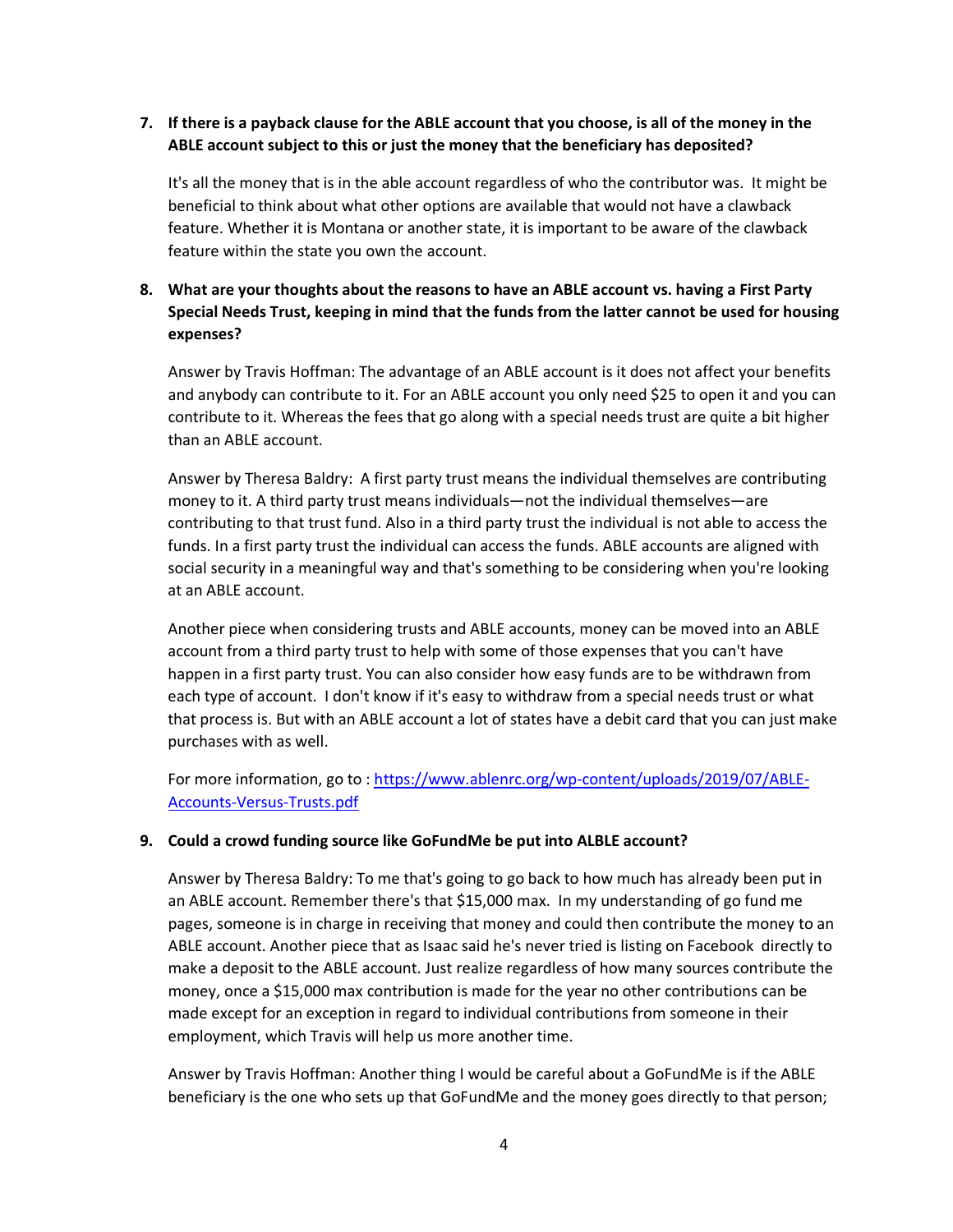it may be subject to resource limits. If that money is held onto for a while and is not deposited into the ABLE account before the end of a month, it could count towards that limit.

#### **10. Isaac, did I see you listed rent as expense from the ABLE Account? In an audit do any of you fear the government would say the SSI was for housing and deny the expense?**

Answer by Isaac Baldry: Yes, I did list rent. In an audit it is listed as one of the allowable expenses from an ABLE account. Recently they've changed the language in regard to food being allowed to be spent out of an ABLE account. Here is a piece straight from Social Security identifying qualified expenses, including listing those considered household expenses. (Go to #9 on the Program Operations Manual System, What is an ABLE Account? [https://secure.ssa.gov/apps10/poms.nsf/lnx/0501130740\)](https://secure.ssa.gov/apps10/poms.nsf/lnx/0501130740)

More from ABLE National Resource Center: The Social Security Administration (SSA) counts shelter costs that someone else provides or pays as "unearned income," which reduces the SSI payment dollar for dollar after a \$20 exclusion. An ABLE account owner, however, is in a unique position where contributions made by others into their ABLE account can help pay for housing and related expenses without an impact upon SSI or other means-tested benefits.

Housing expenses are considered a qualified disability expense distribution from an ABLE account. The following housing and related expenses are identified in the SSA POMS and include: Mortgage payments, including property taxes required by the mortgage holder, real property taxes, rent, heating fuel, gas, electric, water, sewer and garbage removal.

To learn more about expenses included as countable resources, go to page 41 of the National ABLE Alliance Montana ABLE Member Plan Addendum October 2018: [https://cdn.unite529.com/jcdn/files/UABLE/pdfs/mt-programdescription.pdf.](https://cdn.unite529.com/jcdn/files/UABLE/pdfs/mt-programdescription.pdf)

## **11. What if you bought a TV with your ABLE account. Could I say that it increased my quality of life?**

ABLE account funds may be used for qualified disability expenses, or QDEs, which may include any expense related to the beneficiary as a result of living a life with a disability. A follow-up question might be, how is the purchase of a TV being expensed related to the result of a disability? For someone who is blind, the purchase of a TV could be considered a related expense, if purchase of the TV was to allow for a larger view of information.

## **12. How can we get more information as to what you can spend money on? How is this regulated?**

There is information on the handout for qualified disability related expenses. It is also addressed in the Disclosure Documents: **Qualified Disability Expenses:** Any expenses that (1) are incurred at a time when the Account Owner is an Eligible Individual, (2) relate to the blindness or disability of the Account Owner, and (3) are for the benefit of the Account Owner in maintaining or improving his or her health, independence, or quality of life. Such expenses include, but are not limited to, expenses related to the Account Owner's education, housing, transportation, employment training and support, assistive technology and related services,